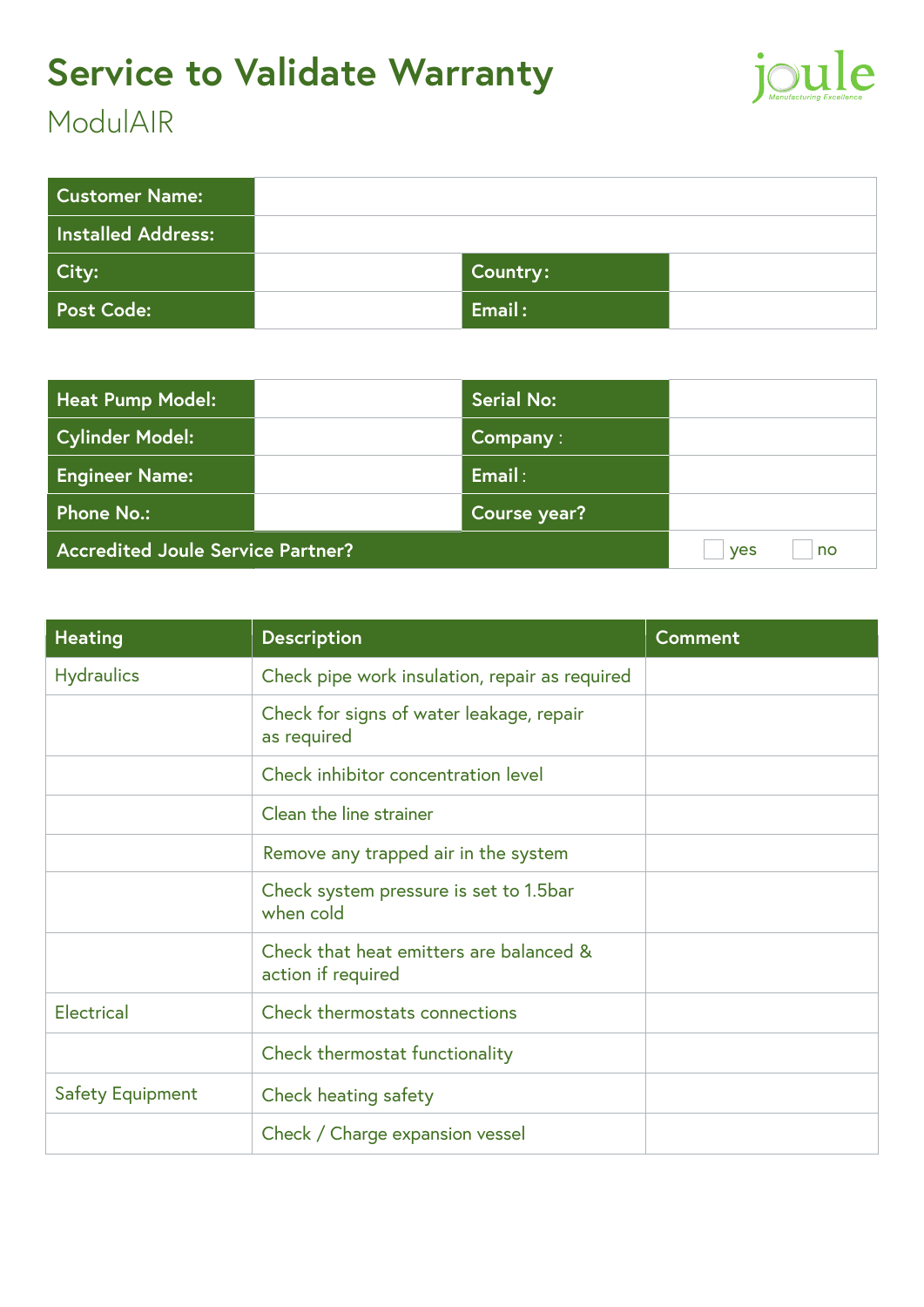## **Service to Validate Warranty**



### **ModulAIR**

| <b>Heat Pump</b>  | <b>Description</b>                                                                           | Comment |
|-------------------|----------------------------------------------------------------------------------------------|---------|
| Ventilation       | Check all duct connections are sealed and<br>secure                                          |         |
|                   | Remove and replace Modulair air filter                                                       |         |
|                   | Check that all extract valves are open and<br>free of debris                                 |         |
|                   | Check ventilation rates are in line with\<br>commissioned values                             |         |
|                   | Where GreenComfort has been installed                                                        |         |
|                   | Remove and replace GreenComfort air filter                                                   |         |
| General           | Check controller for any current or historical<br>system errors & action if required         |         |
|                   | Check for undue noise, vibration or any<br>bvious defects                                    |         |
|                   | Check for signs of water leakage, repair<br>as required                                      |         |
|                   | Check unit for any damage                                                                    |         |
|                   | Check that the unit/units are securely fixed<br>to the wall                                  |         |
|                   | Check hydraulic flow & return temperatures                                                   |         |
|                   | Check air extract, exhaust, fresh & supply<br>temperatures are in line with what is expected |         |
|                   | Check evaporator temperature                                                                 |         |
|                   | Check operation of immersion/back up<br>heater/zone valves                                   |         |
| <b>Electrical</b> | Check any electrical wiring associated with<br>the heat pump                                 |         |
|                   | Check that any sensors are inserted correctly<br>and have not become dislodged               |         |